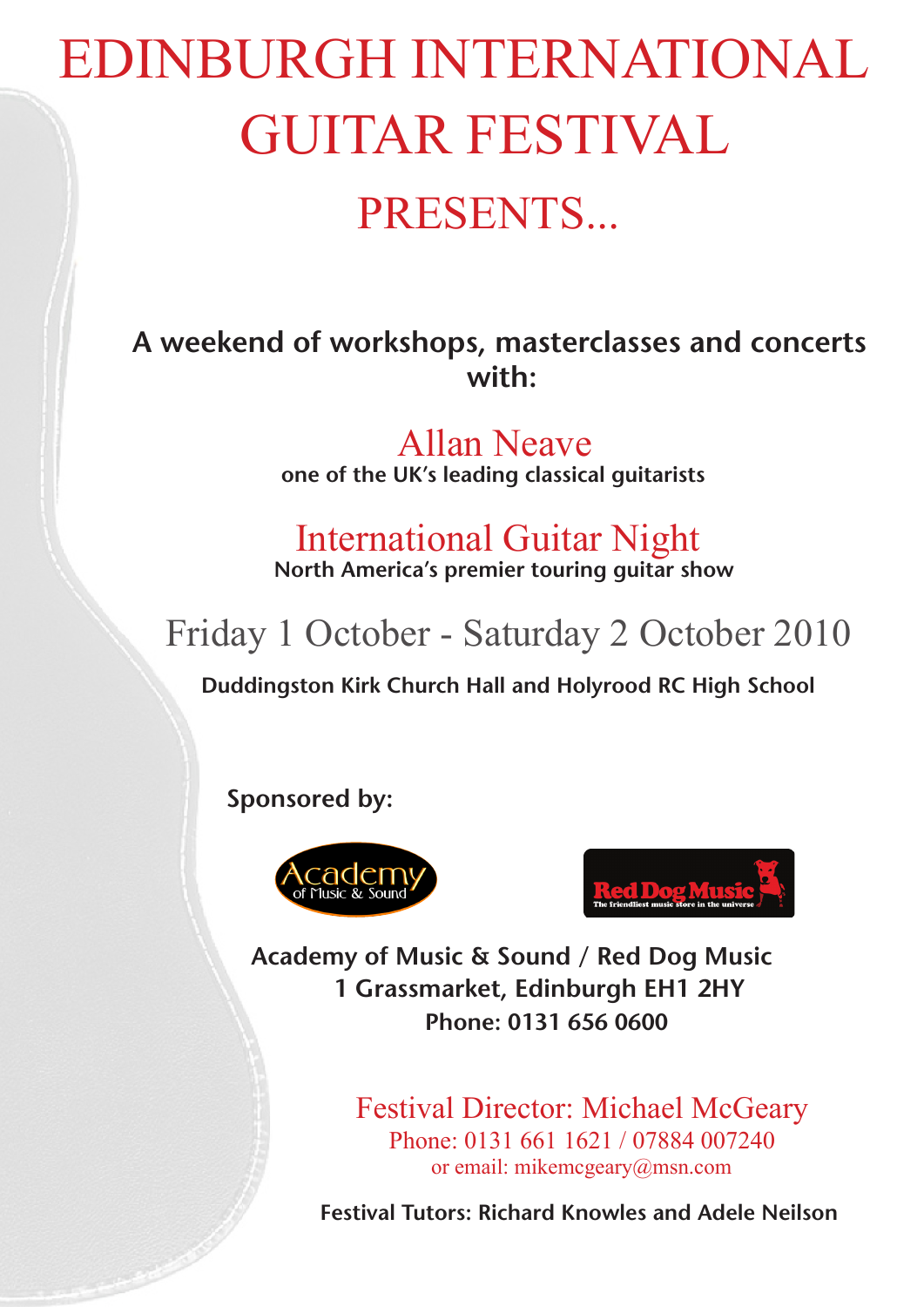## Friday 1 October 2010

**ALLAN NEAVE studied at the RSAMD (1984) and the RNCM (1988) and since then has been performing worldwide. He is a regular guest at many of the world's leading musical events and has worked with many influential musicians including Nikita Koshkin, Edward McGuire, Hans Werner Henze, Gordon McPherson and Stephen Dodgson.** 

To date career highlights have included recording Gordon McPherson's concerto 'Born of Funk and Fear of Failing' with new music group, Psappha - performing Scottish Guitar Music in Peru, a tour of Australia with virtuoso flautist Alison Mitchell and a further tour of the far east with Tetra Guitar quartet, performances of Rodrigo's Concierto de Aranjuez with the RSNO in their prom season and recording the soundtrack for a film documentary about the great Scottish painter, John Bellany.

**Allan's workshop with masterclass** will run from 1-5pm in Duddingston Kirk Church Hall (parking available).

#### **Workshop/masterclass fee: £10**

**Allan's evening concert** at 7.30pm, Duddingston Kirk, Edinburgh **Ticket prices: £8/£5 concession**

**Students should bring own guitar, music stand, foot stool and solo music to both workshops. Ensemble music will be provided and all levels of ability will be catered for.**

## Saturday 2 October 2010

**INTERNATIONAL GUITAR NIGHT (IGN) brings together the world's foremost acoustic guitarists to perform their latest original compositions and exchange musical ideas in a public concert setting. Each tour, IGN founder Brian Gore invites a new cast of guitar luminaries to join him for special evenings of solos, duets and trios that highlight the virtuosity and diversity within the world of acoustic guitar.**

For this tour, Brian will be joined by Alexandre Gismonti, an exciting young Brazilian guitarist and son of the legendary Egberto Gismonti, and Pino Forastiere from Italy, one of the leading players of the new contemporary steel string guitar world.

For information about IGN, visit Brian Gore's website: http://guitaristbriangore.wordpress.com

**IGN workshop with masterclass** will run from 1-3.30pm in Holyrood RC High School (parking available).

#### **Workshop/masterclass fee: £10**

This will lead to a **Student Concert** (**free** to all friends and family) starting at 4-5pm Duddingston Kirk, Edinburgh

**IGN's evening concert** at 7.30pm, Duddingston Kirk, Edinburgh **Ticket prices: £12/£6 concession**

#### Festival Director:

**Michael McGeary**, after initially learning to play Ukrainian mandolin as an 8 year old boy, progressed to playing guitar aged 11 and in 1978 became the first guitarist to become accepted as a student at the RSAMD where he studied with Philip Thorne MBE. He has given recitals throughout the UK and has broadcast on BBC and commercial radio as a soloist and as a member of the Edinburgh Guitar Quartet which he founded in 2002. Having taught in Edinburgh and Lothians schools since 1982, he was appointed Head of the Edinburgh School's Music Service in 2004.

#### Festival Tutors:

**Richard Knowles**, after initial lessons in school with Michael McGeary, went on to study guitar with Roger Quin at Napier University and Allan Neave at RSAMD. Since graduating, he has given recitals throughout Scotland as a member of the influential Edinburgh Guitar Quartet. Richard now teaches in Edinburgh schools and conducts the Edinburgh Schools Guitar ensemble.

**Adele Neilson** has been playing the guitar since the age of 8 and has since become one of Scotland's vibrant young performers after winning a place with an undergraduate scholarship at the RSAMD in 2004. During her studies, Adele went on to win the Chanterelle Guitar Prize and the NESCGS Award. Adele gained a distinction for her Post-Graduate Diploma in July 2009.